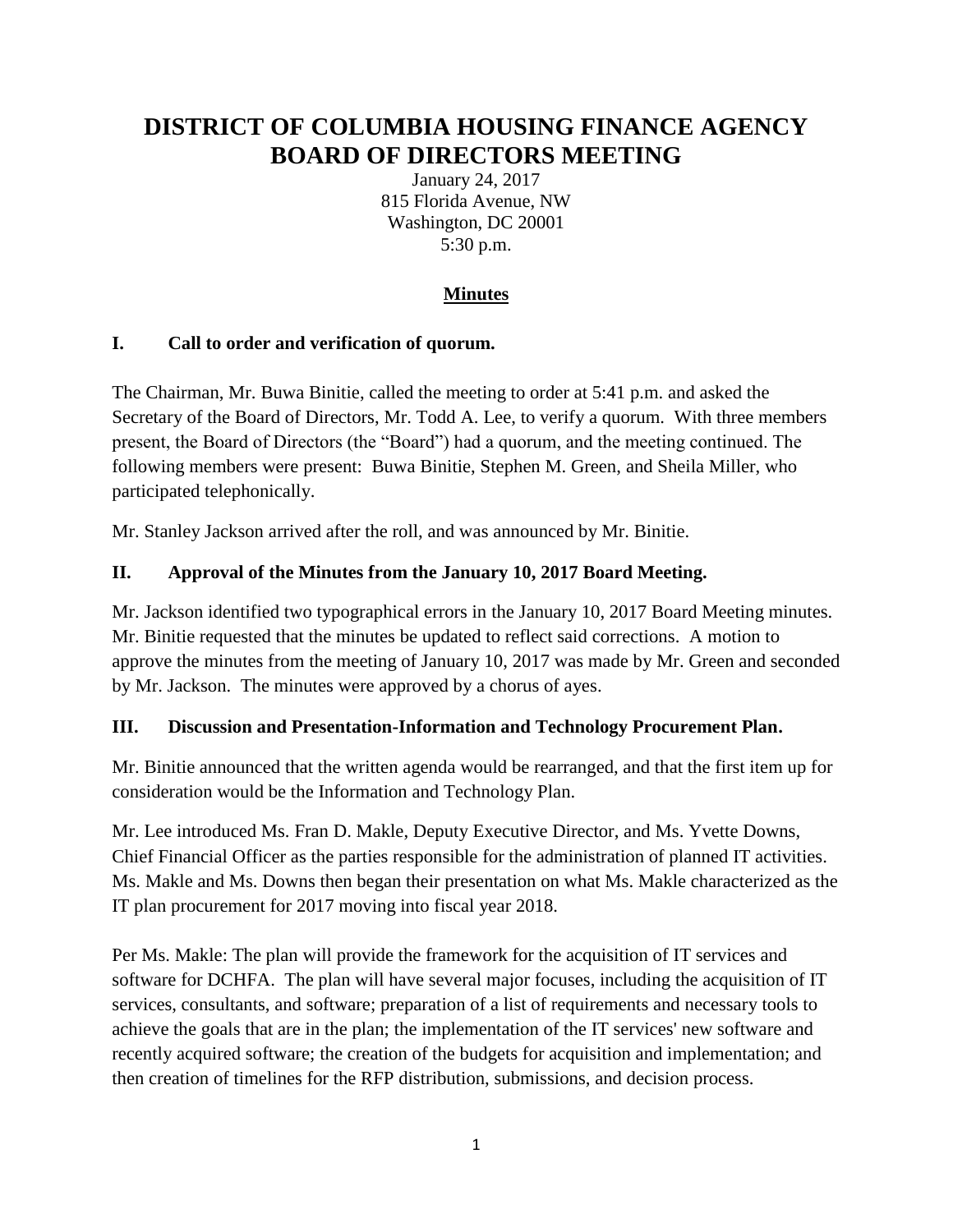Ms. Makle summed up the Agency need by stating that it requires a more robust technology platform in order to facilitate much of its desired outcomes for Fiscal Year 2017.

A written plan was distributed. Ms. Makle drew the Board's attention to the, IT services, and software the Agency proposed in its FY17 budget, and proceeded to list the following items from that category: a multifamily application through which developers will be able to submit applications and documents. The company Network Express is working on this custom development multifamily application. The cost is \$15,000 as budgeted. There is also a budget line item of an additional \$120,000, to address yet unidentified multifamily software needs.

Mr. Binitie requested clarification on whether the \$120,000 was designated for the initially identified scope or something yet unnamed. Ms. Makle confirmed its use for items yet unnamed, and clarified that the aforementioned multifamily application should not exceed \$15,000. Mr. Binitie asked whether the aforementioned \$15,000 budget would produce a system through which developers will be able to submit applications to the Agency. Ms. Makle answered in the affirmative. Mr. Binitie inquired on the relationship of a \$180,000 figure to figures of \$15,000 and \$120,000 listed in the same chart. Ms. Makle clarified that the \$180,000 represented the IT service contract to Network Express.

Ms. Miller asked whether all of the presented moneys are included in the Agency's Fiscal Year 2017 budget. Ms. Makle answered in the affirmative. Mr. Binitie asked for a reaffirmation, which Ms. Makle provided.

Mr. Green asked whether the \$180,000 is inclusive of the \$15,000 and 120,000. Ms. Makle responded that it is not. She stated that the two smaller items are completely separate and apart from the \$180,000.

Mr. Binitie asked whether the Network Express contract is inclusive of software. Ms. Makle indicated that it is. Mr. Green stated his belief that Ms. Makle's response to his initial question indicated that both the \$15,000 and \$120,000 are a part of the \$180,000. Ms. Makle apologized for the confusion and clarified that the \$15,000 is included in the \$180,000, and the \$120,000 is not.

Ms. Makle attempted to move on to the next topic (Emphasys contract). Mr. Binitie asked for further clarity on the Network Express contract. He asked whether the afore-discussed \$120,000 is intended as an allowance to address unforeseen "kinks" in the detailed work initially described. Ms. Makle responded that the \$120,000 could be used for an additional use. Mr. Lee interjected, stating that the \$120,000 could be used for the outward extension of the multifamily division's system in support of a larger integrated system that connects Agency workflow from application through to asset management. Mr. Lee also mentioned his interest in developing a tool for analyzing deals.

Mr. Binitie expressed his desire for a spending timeline. Ms. Makle directed him to the handout.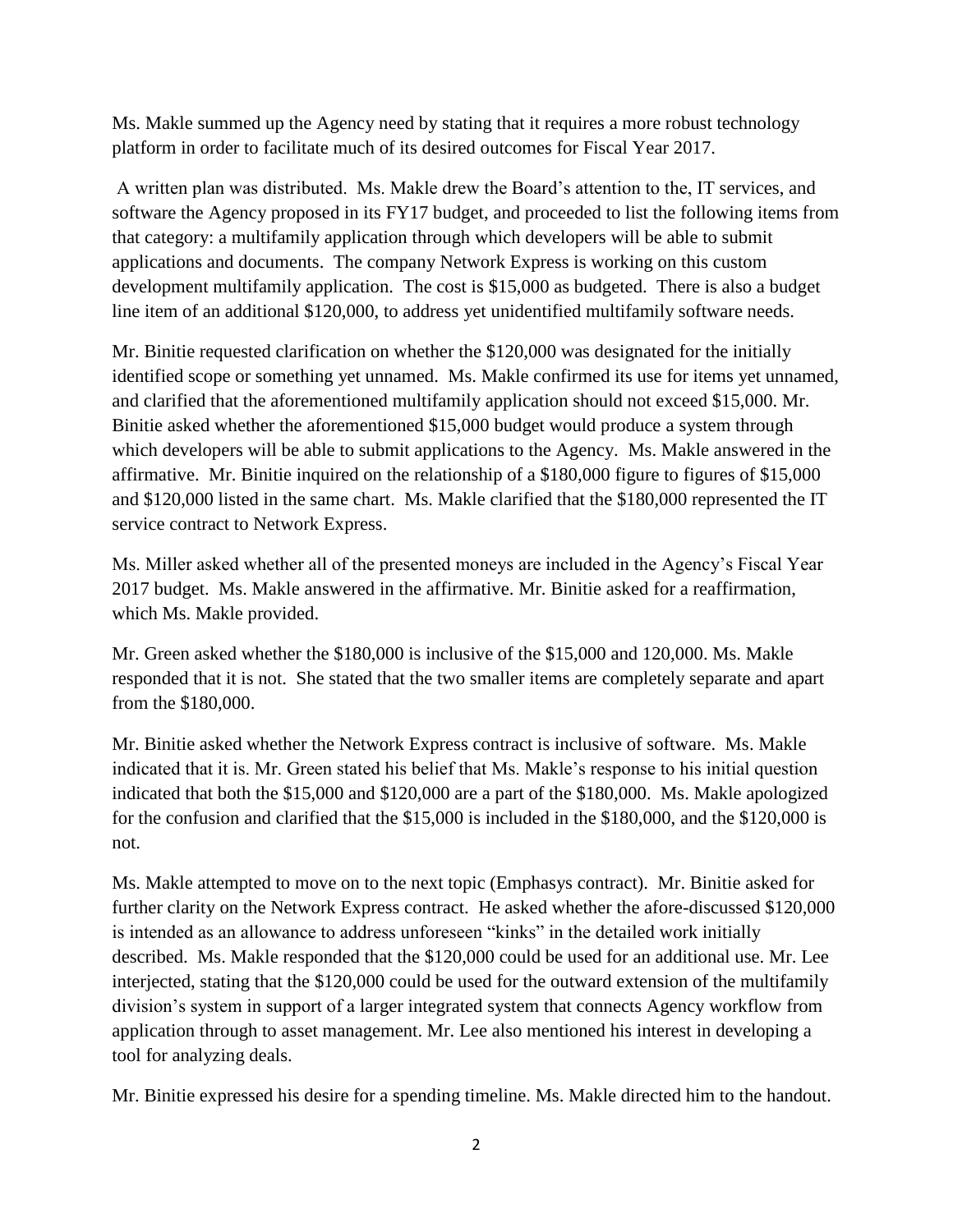Mr. Binitie then asked whether the Agency planned to return to the Board for approval to spend the \$120,000, to which no specific items have been assigned. Ms. Makle responded in the affirmative, adding that quarterly expenses will track to the \$120,000 budget. Mr. Lee concurred.

Ms. Makle began discussion of the Agency's engagement of Emphasys for financial management software. It was her expectation that the Agency execute a contract with Emphasys by the following Monday or Tuesday.

Per Ms. Makle: The Emphasys contract price is \$819,825, well within the resolution that was approved a year ago for \$837,450, and the Agency has \$1 million available "in that pot," which leaves roughly \$234,000 that has not been allocated for anything. The roughly \$819,000 is allocated for the software for the financial management system.

There is \$200,000 designated for a consultant, which is shown in the IT budget. The Agency plans to expend a part of those consulting services dollars on an IBS contract. To-date, the Agency has not spent any money in that line item.

Ms. Makle directed the Board's attention to a requisition procurement add-on. That item was not contemplated when the FY17 budget was presented, and so there's no money dedicated to that line item. The Agency will therefore have to take funds from another location to fulfill this need, and will inform the Board if/when that occurs.

Ms. Makle pointed out an identical circumstance for a budget add-on. It was not contemplated at the time of the budget, so there's no money in the budget allocated for that purpose. These are two items that the financial management unit has decided that they need in addition to Emphasys. The Agency will install therefore Emphasys software, sasses its effectiveness, and if necessary, consider a procurement add-on and the budget add-on.

Ms. Makle then discussed a planned electronic document management system, which she described as a filing system for the Agency. It was contemplated at the time of the budget. It's off-the-shelf product. The software is going to cost an estimated \$121,145.

Ms. Makle then indicated that all costs were estimated, as pricing between the budgeting and procurement may change.

All scoping for the cost of any contemplated software was conducted by the Agency's IT contractor, Network Express, along with the end-user divisions.

Ms. Makle then discussed planned single-family software. The software will be "off-the-shelf with some customization." Part of the budgeted \$200,000 is for consulting to help the Agency bring the software online. The software itself is priced at \$241,980.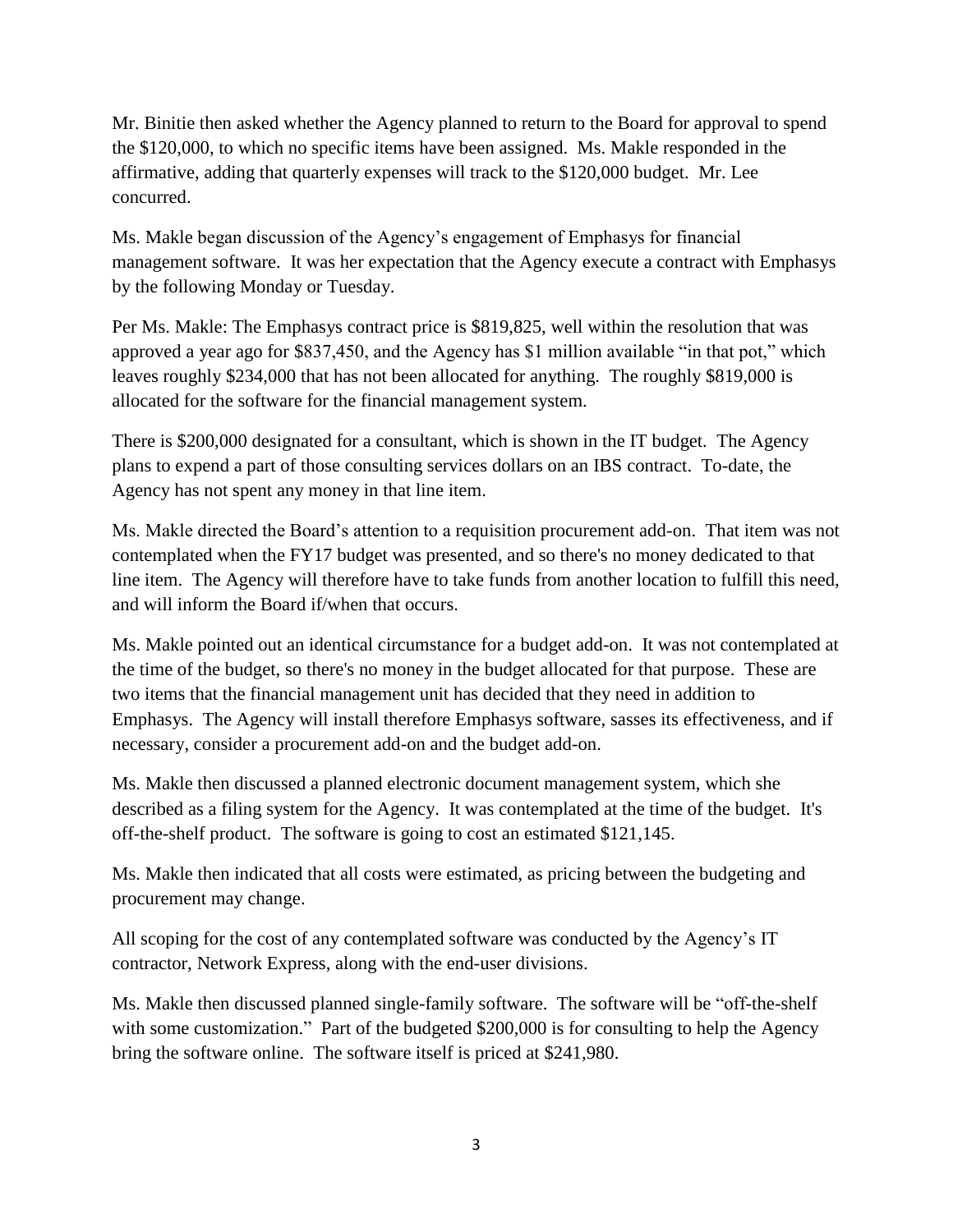The next piece of software that is contemplated in the budget is asset management software. This item is also "off-the-shelf with some customization." This item is included in the aforementioned \$200,000 as the IT management services that are going to be required. The portion allotted for software is \$120,000.

The Agency let an RFP roughly 90 days prior to the meeting, and had by that time received three or four proposals (Ms. Makle was unsure of the total).

Evaluation of responses was planned for the following Thursday. The evaluation team would consist of the Agency Chief Financial Officer, the business process manager, and Deputy Executive Director. The awardee IT firm will be asked to evaluate the business units, complete workflows, assist in writing an RFP, and procure the software that's needed for the applicable business unit (Single family and Asset Management).

Mr. Irving requested confirmation of the software contract total, which he surmised to be roughly \$2.3 to \$2.7 million. Ms. Makle answered in the negative, and indicated that she didn't have the total. After some prodding by Mr. Binitie, it became clear that Mr. Irving was inquiring on all IT consultant services plus software costs listed in the presentation document. Ms. Downs calculated that the total consultant costs ate \$468,000 and software costs of \$1.7 million.

Mr. Irving asked whether the Agency outreach on these items are targeted to SBEs (Small Business Enterprise) or CBEs (Certified Business Enterprises), and inquired on the Agency's procurement process in general. Ms. Makle explained that before the Agency puts an RFP to bid, it first contacts Department of Small and Local Business Development (DSLBD), which then provides the Agency with a list of CBE vendors. An RFP is published in the newspaper on a Sunday. On the following Monday, the procurement officer sends an email out to all CBEs on the list provided to the Agency, informing them (CBEs) that the RFP has been let and directing them to the DCHFA website for the actual RFP.

Mr. Irving indicated that DC DGS (DC Department of General Services) requires that all projects under \$15 million be awarded to SBEs , and that the DC Department of Heath sets that bar at one or two million dollars. Citing the distinction between CBEs and SBE's that could lead large corporations (e.g. Microsoft) to compete as CBEs, Mr. Irving indicated that OCTO (DC Office of the Chief Technology Officer) has been given a mandate to provide set-asides for SBEs.

Ms. Makle agreed to confer with Mr. Lee to develop a model for SBE preference in DCHFA procurement.

Mr. Binitie concurred with Mr. Irving and asked that the Agency tabulate the ways in which a CBE applicant may arrive at the 12point bonus for RFP review. Ms. Makle indicated that applicants must provide evidence of the source of bonus points, which is information that may be reviewed on DSLBD's website. Mr. Irving pointed to the possibility of SBE's not in his field,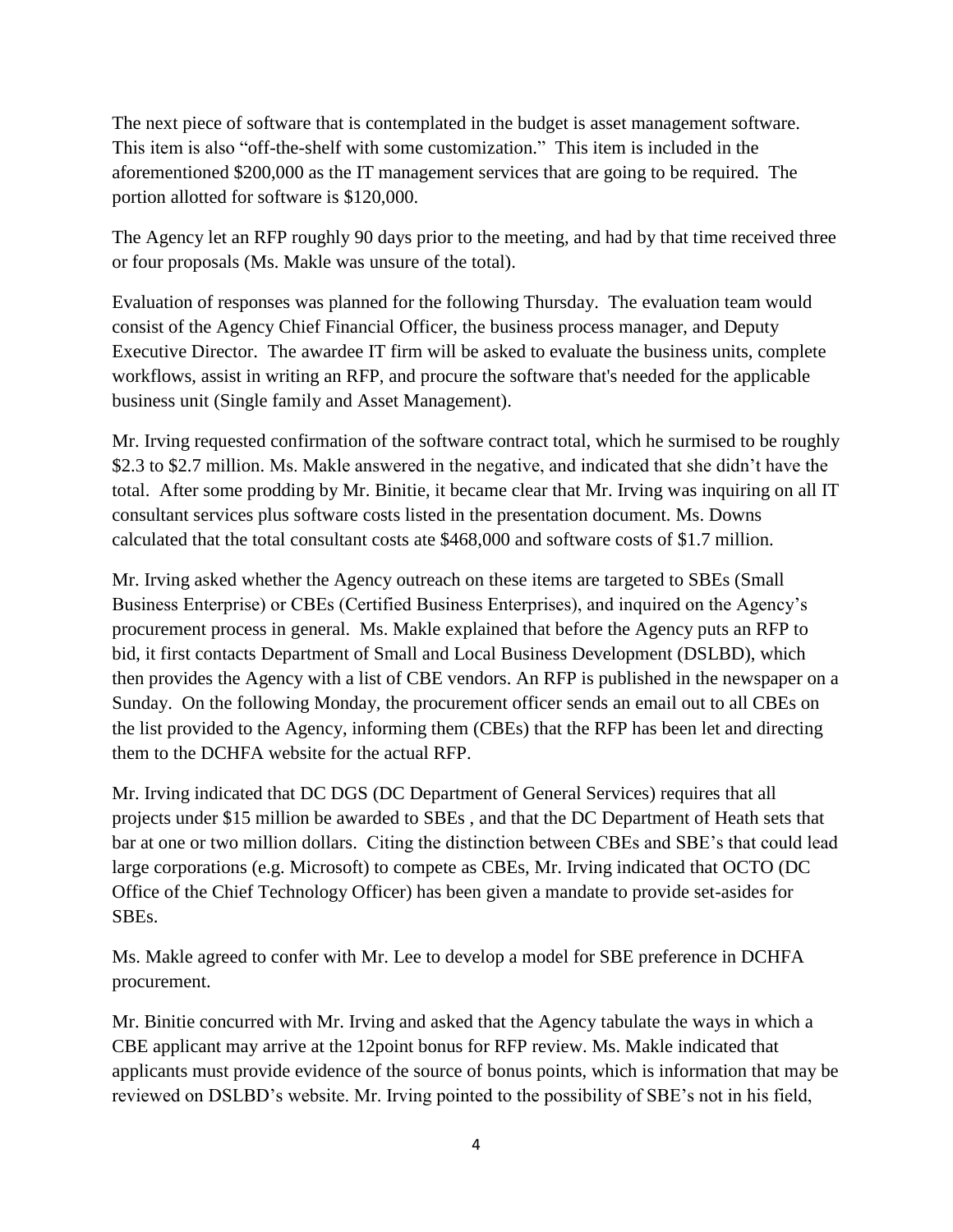applying for work for which he is better qualified to perform. He then spoke to the importance of making those distinctions to the local business community.

Mr. Binitie then acknowledged Mr. Irving's theretofore unannounced arrival to the Board Meeting. Mr. Binitie then associated himself with Mr. Irving's remarks.

Ms. Makle continued her presentation of the IT procurement plan.

She stated that with rare exception for sole source arrangements, the agency has relied primarily on the "strict RFP."

Ms. Makle indicated that she met with the Agency's procurement officer the week of the Board Meeting to develop a way forward with IDIQ (Indefinite delivery, indefinite quantity) contracts. The Agency intends to develop a slate for items such as auditing services, IT equipment and services, strategic planning, and financial management. Ms. Makle intends to put an IDIQ out every "couple of weeks" so that the Agency has ample time to review respondents qualifications before the need for RFPs arise. Ms. Makle indicated that there will remain an occasional need for RFPs.

Ms. Makle then discussed the Agency's relationship with Network Express, its vendor for infrastructure security, server hosting and day-to-day IT support.

The Agency will require two additional servers to accommodate the afore-discussed Emphasys product, bringing the Agency total to ten.

On the budget, Ms. Makle drew the Board's attention to a line item for IT management services, consulting services, which is in Agency's administration's budget, as well as a consulting service item in the Office of ED's budget. Ms. Makle indicated that those items total \$468,000.

Ms. Makle then stated that Agency software budgeted for F Y17 is listed in the attachment as the following: The multifamily application, the financial management software, single-family program software, compliance and asset management software, records management, all of which total \$1.7 million.

Ms. Makle then directed the Board's attention to a schedule with detail of software needed for the different divisions. The first one is multifamily. The second one is financial management. She explained that "RPA" is requisition procurement add-on, the" BOA" is the budget add-on, and "EDM" is electronic document management, "SFS" is single-family software, and then asset management software.

Ms. Makle indicated that the document establishes timelines. The Agency's primary focus is the multifamily application and the financial management system. Ms. Makle indicated that singlefamily and compliance and asset management software would probably "start" within 60 days of the Board Meeting.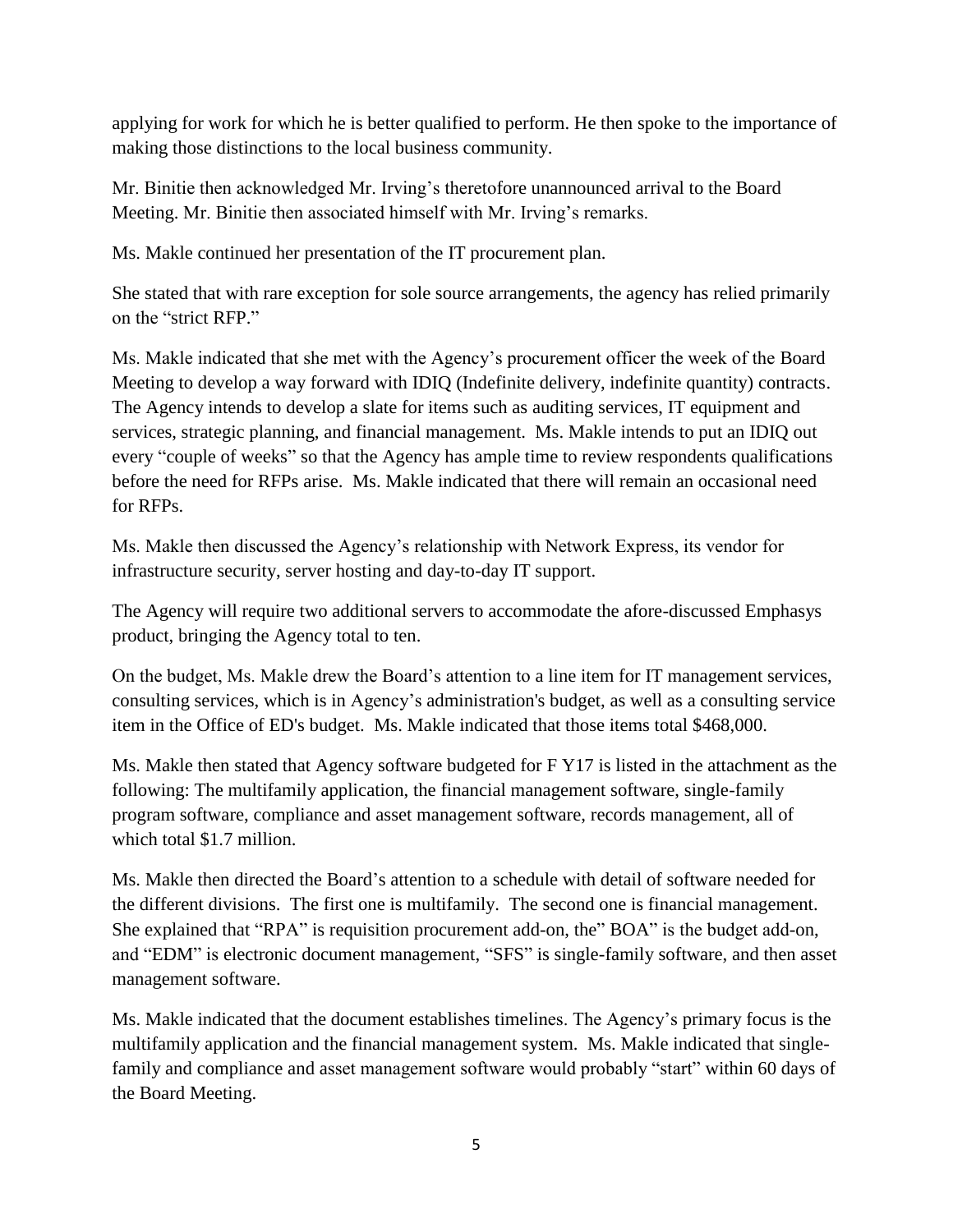Mr. Green initiated a review of the IT consulting total previously listed as \$480,000. After confirming Mr. Green's calculation, Ms. Makle acknowledged that the software total is \$600,000.

At Mr. Green's request, Ms. Makle and Ms. Downs calculated the breakdown of equipment, which was confirmed at \$1.657 million hardware and \$630,000 in software. Mr. Binitie asked whether the multifamily module was installed by January  $17<sup>th</sup>$ . Ms. Makle responded in the affirmative. Mr. Binitie asked, and Ms. Downs confirmed that the goal for the launch of the Agency's financial management software is between the date of the Board meeting and October 2017. Ms. Makle predicted execution of that contract by the Wednesday after the board meeting. Mr. Binitie requested a quarterly IT update. Mr. Jackson asked whether beta testing of the software installed in January 2017 would occur through February 2018. Ms. Makle indicated yes. Ms. Downs indicated the opposite, at which point Mr. Binitie prompted Ms. Makle to acknowledge that the end date for beta testing is February 2017.

Mr. Binitie commended the work of the Agency in putting together a comprehensive document to explain the IT procurement plan.

# **IV. Consideration of DCHFA Resolution 2017-01(G) regarding Sole Source Selection of IBS Management and Consultancy Services for the Development of a New Chart of Accounts.**

Ms. Downs presented to the Board. The scope of work would involve IBS's assisting the Agency's controller with designing a new accounting structure, taking into account organizational structure and business processes. Ms. Downs stated that IBS's past work with the Agency makes it an ideal party for completing the described job. She asked that the Board approve a contract amount of \$74,800. Mr. Green asked Ms. Downs to cross reference this item with the larger procurement plan discussed earlier during the meeting. According to Ms. Downs, this item falls within a \$200,000 amount dedicated to consulting cost and hardware. Mr. Binitie requested, and Ms. Downs provided confirmation that Agency still had roughly \$300,000 remaining in the Consulting and Software budget line item after letting this contract.

Mr. Binitie expressed his general discomfort with approving sole source contracts, but acknowledged the advantage in selecting a contractor with whom the agency is currently doing related work.

Mr. Binitie called for a motion to approve the resolution. The motion was moved by Mr. Jackson, and seconded by Mr. Green. The motion was approved by a chorus of ayes.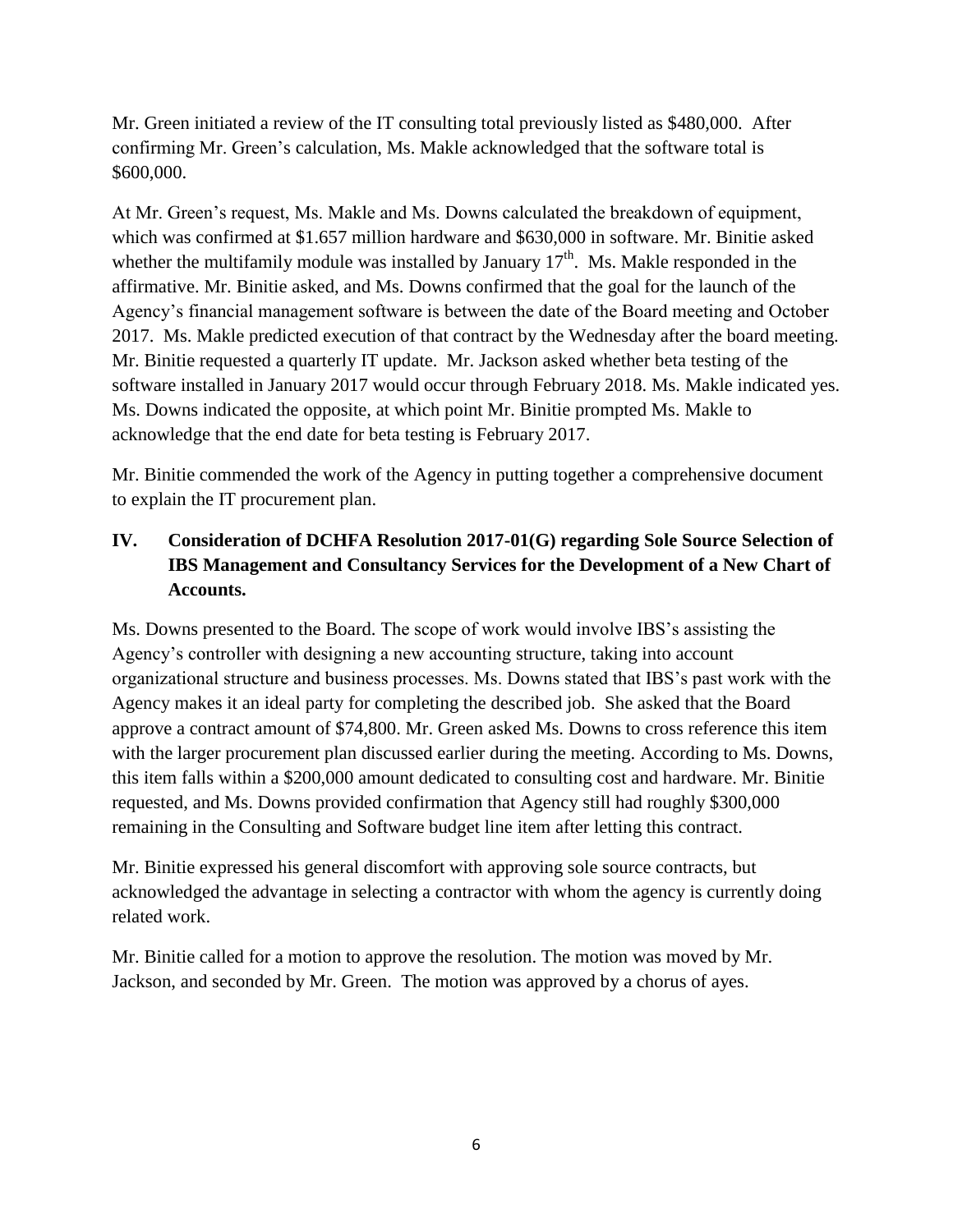## **V. Vote to close meeting to discuss approval of the South Capitol Multifamily transaction**

Citing his involvement in the project as a paid consultant, Mr. Binitie recused himself from participation in the deliberation and vote on the resolution. He then excused himself from the Board Room, whereupon Mr. Green as Vice Chair to the Board and pursuant to the District of Columbia Administrative Procedure Act, called for a vote to close the meeting in order to establish, discuss or instruct the Agency as public body, its staff or negotiating agents concerning a position to be taken in negotiating the price or other material terms of the South Capitol Multifamily transaction.

Mr. Green called for a motion to approve the resolution. The motion was moved by Mr. Jackson, and seconded by Ms. Miller. The motion was approved by a chorus of ayes.

The meeting went off the record at 6:16 p.m. and resumed at 6:34p.m.

### **VI. Consideration of Final Bond Resolution 2017-02 for South Capitol Residential**

Development Officer, Ms. Carrie Fischer presented.

- The Principal Developer and Sponsor of the project is **South Capitol Improvements LLC**, which is controlled by **The Michaels Development Company and City Interests LLC**
- In addition to the Sponsor, the development team includes:
	- o Prestige Building Company as the general contractor
	- o Interstate Realty Management Company as the Property Management agent
	- o Hickok Cole is the architect of record
- Project will be located at 4001 South Capitol Street in the Bellevue neighborhood of Southwest Washington, DC
- Project will consist of the acquisition of land, demolition of existing buildings, and construction of a six story building **totaling 195 units and approximately 5,500 square feet of community space**.
- The Bedroom mix: **24 efficiencies, 110 one bedrooms, 52 two bedrooms, and 9 three bedrooms**
- Sponsor has elected to set aside 100% of the units at or below 60% of area median income for bond and tax credit purposes.
- DC Housing Authority has committed to providing 40 units serving households at 30% of AMI with operating subsidies through the Local Rent Supplement Program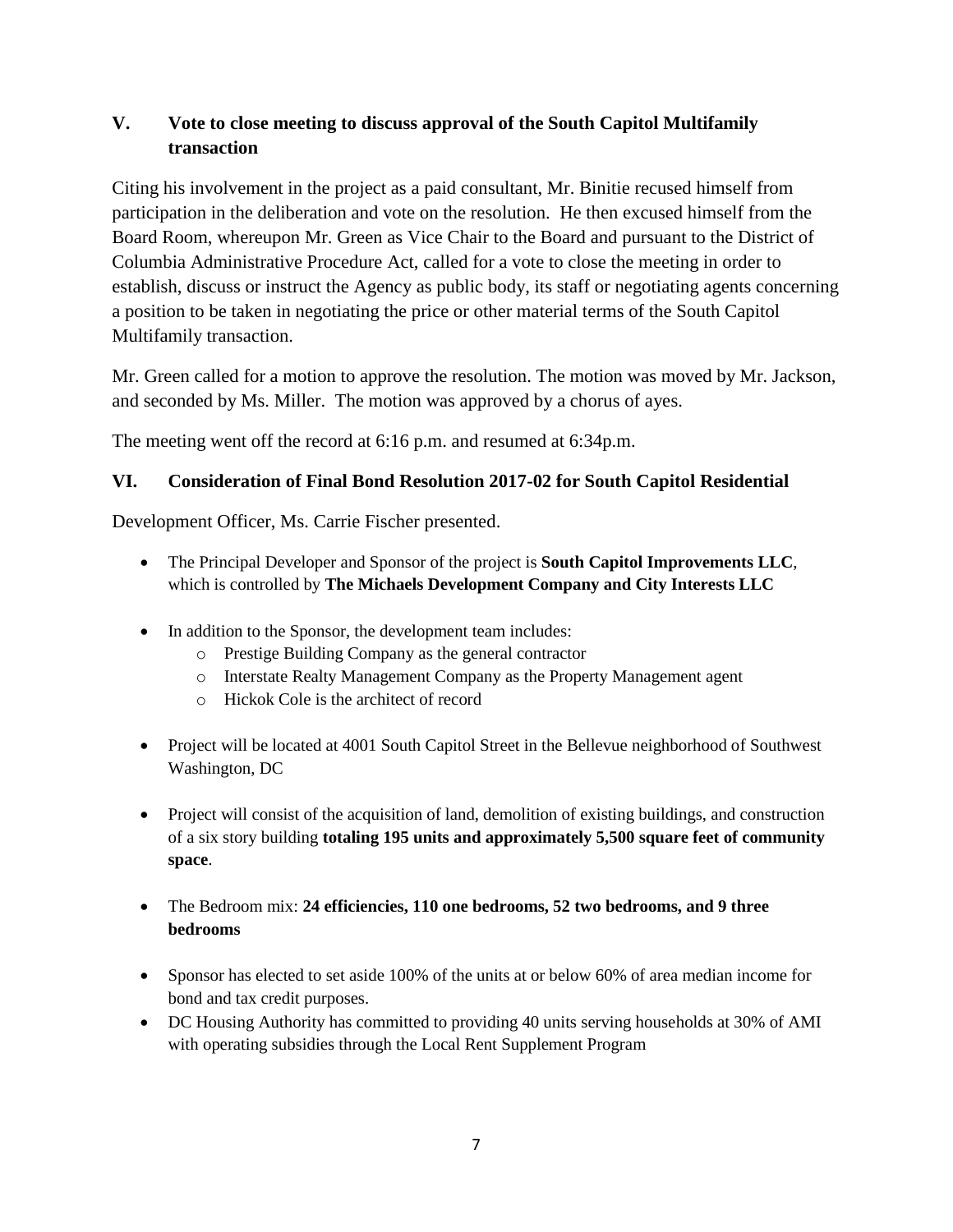#### **Financing**

- The total capital stack is as follows:
	- o \$30 million in DCHFA bonds that will be offered through a private placement with JP Morgan Chase Bank, made up of \$9.42 million in long term bonds and \$20.58million in short term bonds.
	- o \$23.24 million raised in equity through the syndication of 4% LIHTCs.
	- o \$25.13 million in a loan from DHCD's Housing Production Trust Fund (HPTF).
	- $\circ$  \$300,000 in a seller funded escrow to cover environmental remediation costs.
	- o \$150,000 in accrued interest.
	- o \$117,000 in deferred developer fee.
- Riverside Capital will be the low income housing tax credit syndicator, with Bank of America as the end investor. A rate of \$1.11 per credit will be invested, for an estimated equity amount of \$23.24 million.
- The construction period is 22 months.
- DCHFA provided a McKinney Act loan is for a total amount of \$1 million for this Project that will be repaid at the bond financing closing.

Ms. Fischer then introduced the following development team members:

Mike Hodas, Senior Associate at City Interests, Jonathan Novak, Partner at City Interests, Derick Mitchell, Project Manager with City Interests, Ava Goldman, Executive Consultant for Michaels Development Company, Monica Ray, Executive Director of Congress Heights CDC, Cynthia Paine, Developer's Counsel, she's with Katten Muchin, Kerron Miller, Architect with Hickok Cole, Christy Respress, CEO with Pathways to Housing, Keirston Woods, our Bond Counsel, and Ashkan Sepassi, also architect with Hickok Cole.

#### Mr. Hodas presented.

City Interests is the current owner of the land through a partnership with an equity partner, and a development partnership with Michaels Development. City Interests bought this property in 2007, before the property went through a large track review process with the District of Columbia, when it (City Interests) decided, with community input, to pursue a primary care facility along with an office and residential building.

City Interests successfully completed a Community of Hope building on the property at the end of 2013. In summer 2016, City Interests completed a parking garage, and an office building for the Department of Human Services, which was completed in December, 2016.City Interests applied to DHCD in 2014 for this project and was granted an award letter that year. Due to its affordable housing experience, relationship with the management company Interstate Realty, and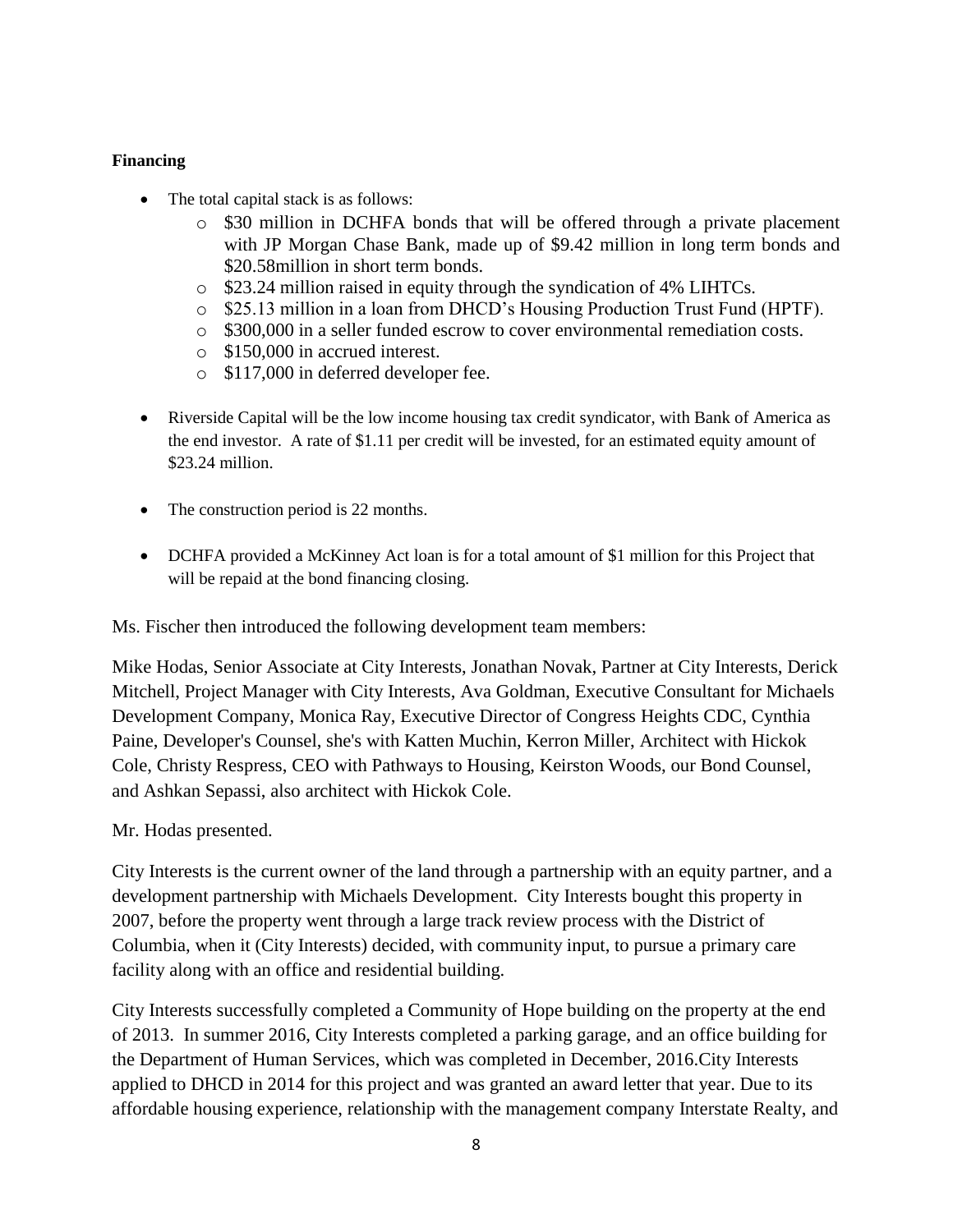ties to nonprofit provider of scholarships Better Tomorrows, Michaels was subsequently brought in as a development partner.

Mr. Hodas turned the presentation over to Ms. Goldman. Ms. Goldman spoke to Michael's 44 years of experience in housing development, and its intentionality in building community space and other amenities. She then spoke of Michael's Educational Foundation, which matches two for one donated scholarship money contributors to benefit property residents attending college. Ms. Goldman spoke more on Michael's reputation and commitment to the community, which included a pledge to meet, if not exceed, all District CBE, SBE, and local hiring requirements.

She mentioned that Monica Ray, Executive Director of Congress Heights CDC was brought on to the development team to liaise with the community.

Mr. Green opened the meeting up for questions.

Mr. Jackson asked for details of the developer's remediation strategy.

Mr. Hodas indicated that there are up to five underground storage tanks on the property, and asbestos in the existing buildings, as well as contamination in the soil. Contaminants were detected through triangulation and drilled wells on the property, and are believed to lie below just one of the existing spaces. The Developer is working with Apex Environmental Consultants on the remediation issues.

The developer has entered the District's Voluntary Cleanup Program. Developer's Corrective Action Plan was approved "a couple months" before this Board meeting. That Corrective Action Plan will involve de-watering the site, and then cleaning the dirty water, before hauling away the dirty soils.

The developer anticipates that it will be able to complete that work within the normal course of excavating the site, and promised continued monitoring in pursuit of a "no further action letter" from DHCD.

Ms. Goldman interjected, stating that the developer has an environmental contingency plan and related funds in the amount of \$700,000 as well as a seller's escrow, to require seller to contribute towards cleanup under certain circumstances. Mr. Green expressed his view that given the mix of chemicals identified at the site, developer will likely expend the entirety of its environmental contingency fund.

Mr. Green then asked Ms. Goldman about the developer's commitment to local hiring. Ms. Goldman indicated that Mr. Hodas and Mr. Mitchell from City interest engaged the local Advisory Neighborhood Commission (ANC), and received a community benefits agreement, which she pledged to execute. Mr. Green asked for details on what the developer planned to agree to in the aforementioned community benefits agreement. Ms. Goldman indicated a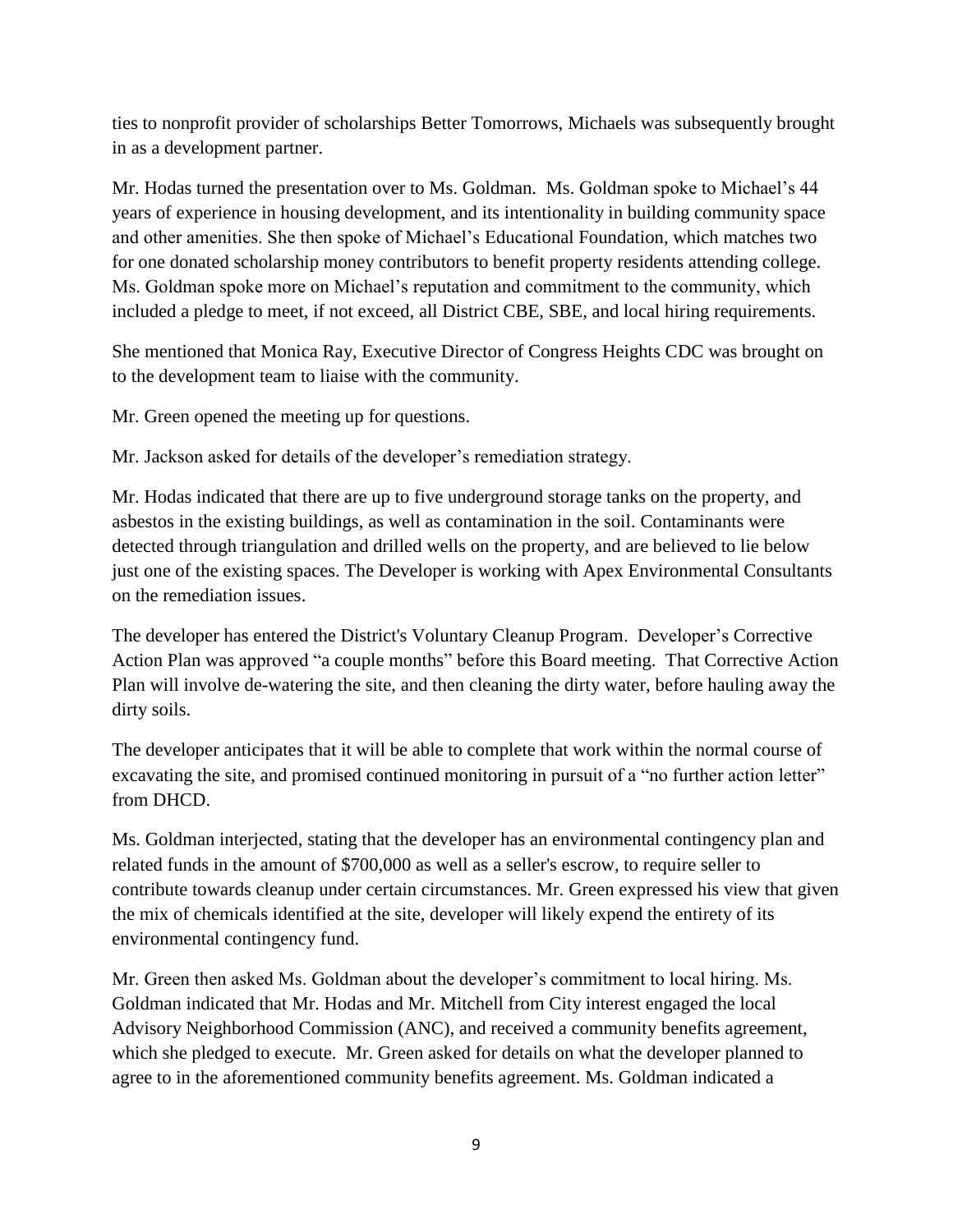commitment to neighborhood hiring, which according to her, is not required by the District. She discussed business opportunity sessions held by the developer.

Mr. Green asked for specifics on what the developer would do relative to community benefits. Ms. Goldman acknowledged that an agreement had not been signed, and spoke about outreach by the general contractor to 350 local businesses. Seven or eight local Ward 8 businesses are in negotiation to work as subcontractors. Mr. Green indicated that those items would be required by the District in any event as part of a first source agreement. Ms. Goldman retorted that the developer is focused specifically on Ward 8 businesses, which exceeds the District's CBE hiring requirements, and was close to executing roughly \$1 million to the 7-8 small businesses in negotiations with the developer.

Mr. Irving asked whether City Interests developed other properties at the site. Mr. Miller answered in the affirmative. Mr. Irving then inquired on CBE participation levels at those developments. Mr. Miller indicated that he did not have the answer to that question readily available. Mr. Irving inquired on the identity of selected CBEs. Mr. Miller again indicated that he did not have the answer readily available, but that he could retrieve it from his general contractor at a later date.

Mr. Green indicated that the completed Community of Hope project garage was subject to 35 percent First Source requirements, which would have to have been met by City Interests. Mr. Irving responded that many city projects are documented as meeting the District's First Source requirements, but actually do not. Mr. Novak added that that project received Community Development Block Grant funding, which required reporting to DHCD, and that First Source participation exceeded the minimum District requirement.

Mr. Irving expressed his intention to reach out to the District government for a copy of reporting documents. He then asked whether the developer has tracked the planned expenditure of funds to CBE subcontractors. Ms. Goldman indicated that the company's general contractor is in negotiations with subcontractor, and was asked to refrain from sharing details of that negotiation, including the identities of the subcontractors.

Ms. Miller inquired on retail plans for the development. Ms. Goldman indicated that the developer originally intended to occupy the 5,000 square feet of retail with a fresh food market, but DHCD disallowed the use. The area was alternatively designated as community space to house supportive services and resident activities. Despite the change, Ms. Goldman indicated the developer's intention to work with local officials to produce a fresh food market in that space. Mr. Hodas interjected, stating that the developer had preliminary discussions with the local ANC to house its office in the space.

A motion to approve the resolution was made by Mr. Jackson, and seconded by Ms. Miller. Mr. Lee called the roll, and with three affirmative votes and an abstention from Mr. Irving, the resolution was approved.